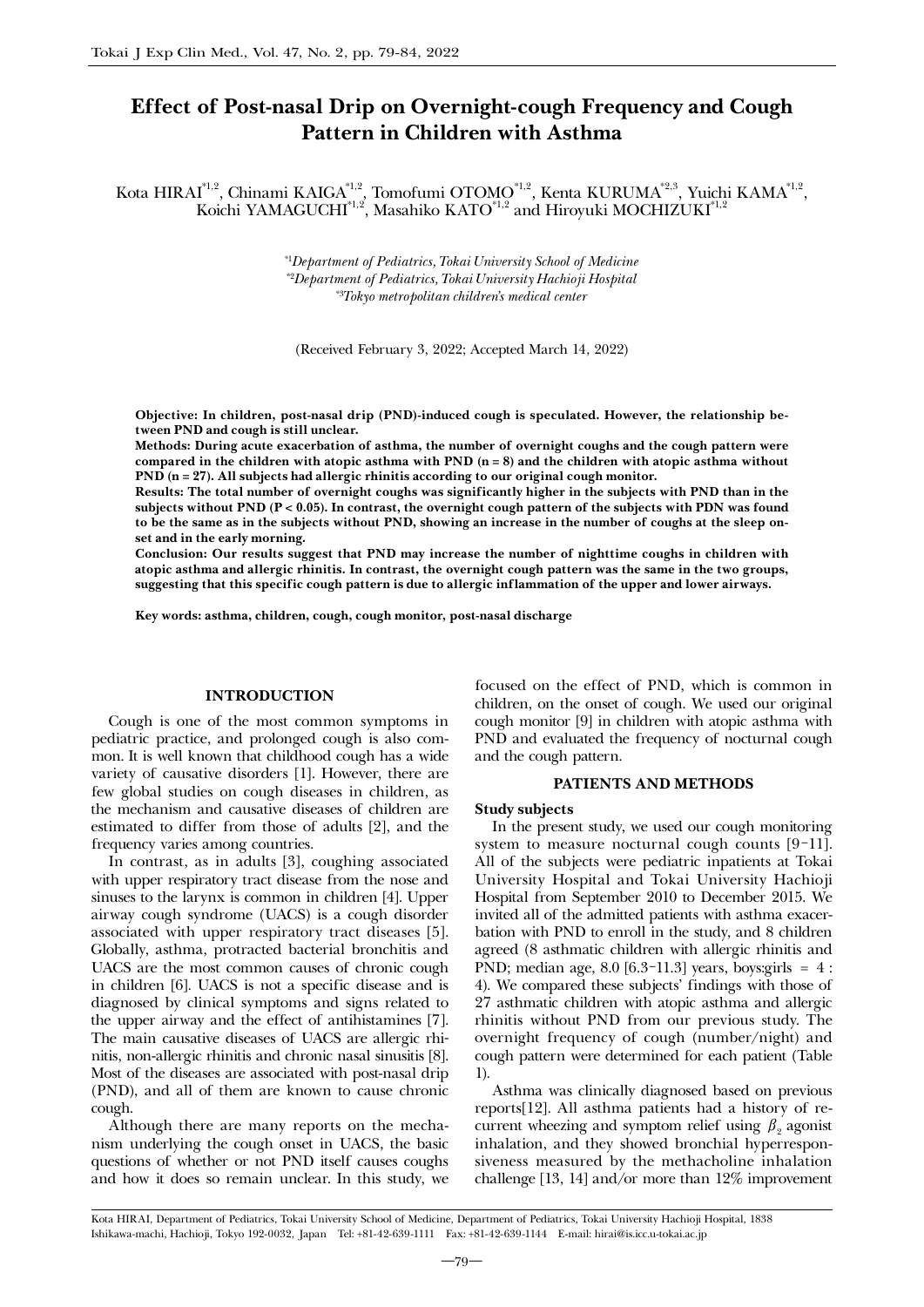| <b>rapic 1</b> The profiles of patients |     |                 |                       |                                                |
|-----------------------------------------|-----|-----------------|-----------------------|------------------------------------------------|
|                                         | No. | Age<br>Years*)  | <b>Sex</b><br>(m : f) | Comments**                                     |
| Asthma with PND                         |     | $8.0(6.3-11.3)$ | 4:4                   | postnasal drip $(8)$<br>All atopic-type asthma |
| Asthma                                  | 27  | $8.0(5.0-11.0)$ | 14:13                 | All atopic-type asthma                         |

Table 1 The profiles of patients

\*; median (first quartile, third quartile) ,

\*\*; Numbers in parentheses indicate the number of patients.

in the  $FEV<sub>1</sub>$  (Forced expiratory volume in 1 second) after  $\beta$ <sub>2</sub> agonist inhalation. PND was defined as nasal discharge into the oropharyngeal cavity confirmed by the pediatrician at the time of admission.

In this study, all asthmatic participants received hospital treatment for asthma exacerbation according to the judgment of a pediatrician. The medical treatment provided in the hospital during this study corresponded to the Japanese Childhood Asthma Guideline 2012 [15]. The severity of acute asthma exacerbation can be divided into three groups [12, 15], and all participants in this report showed a moderate level of asthma exacerbation. Patients with symptoms of respiratory tract infections, such as a fever, were excluded from the study by the attending physician in order to focus on the effect of PND on childhood nocturnal cough.

The atopic patients were diagnosed with a positive allergic family history, and their reaction to common environmental allergens (house dust mites, grass, Japanese cedar pollen, pets) administered via the skin prick test and/or positive findings for a specific IgE antibody was recorded. All participants were atopic and received treatments (leukotriene receptor antagonist, n = 2, inhaled steroid and leukotriene receptor antagonist,  $n = 6$ ). No patients received oral or corticosteroid injection in the emergency room before admission. The patients were only admitted to our hospital after it was determined that recurrent  $\beta_2$  agonist inhalation was ineffective, and systemic steroid therapy was subsequently administered to the asthmatic patients who needed it.

Allergic rhinitis was diagnosed based on the characteristic clinical symptoms and the results of the allergic test. All cases had perennial and seasonal allergic rhinitis. PND was considered to be caused by allergic rhinitis and was determined by multiple pediatricians confirming oral PND at admission. At the time of this study, there were no complaints of rhinorrhea from the subjects in either the group with or without PND. GERD was not seen in any cases.

Approval was obtained from the Tokai University Hospital Institutional Review Board for Clinical Research (project approval number: 09R-141), and written informed parental consent was obtained for each child prior to the study.

## Novel cough monitoring system

Our novel cough monitoring system consisted of a high-resolution microphone (EM167NM2, Primo Co., Tokyo, Japan), a highly-sensitive accelerometer (S18; Primo Co.) and a recorder (R-09HR; Roland Co., Hamamatsu, Japan) [9-11]. The software program used to calculate the number of cough sounds and the accelerometer were originally developed by our laboratory. A personal computer was used to perform the calculations.

## Counting cough using the cough monitoring system

The cough events generated typical audio and accelerometer signals [9]. The microphone was placed at the second intercostal space in the mid-clavicular line, and the accelerometer was placed in the center of the abdomen between the navel and the sternal notch. A single eight-hour overnight recording session produces a set of files containing a total of four gigabytes of data, which can be archived using compact cardtype memory. In addition, the cough index calculated by the microphone and accelerometer signals can be differentiated from others noises due to speech, crying, friction and snoring. The analysis of the signal related to cough-specific abdominal muscle movement and the simultaneous characteristic sound improves the accuracy of detection.

After completing an eight-hour recording, the stored data were transferred to a personal computer. The analysis software program automatically tagged explosive coughs when the sound signal and abdominal movement exceeded our pre-determined thresholds [9- 11].

## Data analyses

In this study, all cough data were analyzed using an original software program. The data were expressed as the median (first quartile, third quartile). The statistical analyses were conducted using a statistical software package (Grah Pad Prism version 8.4.3 for Mac; GraphPad Software, San Diego, CA, USA). A non-parametric analysis of variance (Dunn's multiple comparisons test following the Kruskal-Wallis test) was used to determine the presence of a significant difference between individual groups. The Mann-Whitney U-test was used to evaluate the difference between the two groups. P values of  $\langle 0.05 \rangle$  were considered to be statistically significant.

To analyze the time-dependent cough frequency pattern, we performed a polynomial trend line analysis for the evaluation of cough frequency patterns using a software program (Excel® for Windows; Microsoft, Redmond, WA, USA).

#### RESULTS

## Total nocturnal cough count

An 8-h measurement of the number of coughs during sleep (10 pm to 6 am) was successfully performed in all participants. In the children with PND, the total number of overnight coughs was  $137.5 \pm$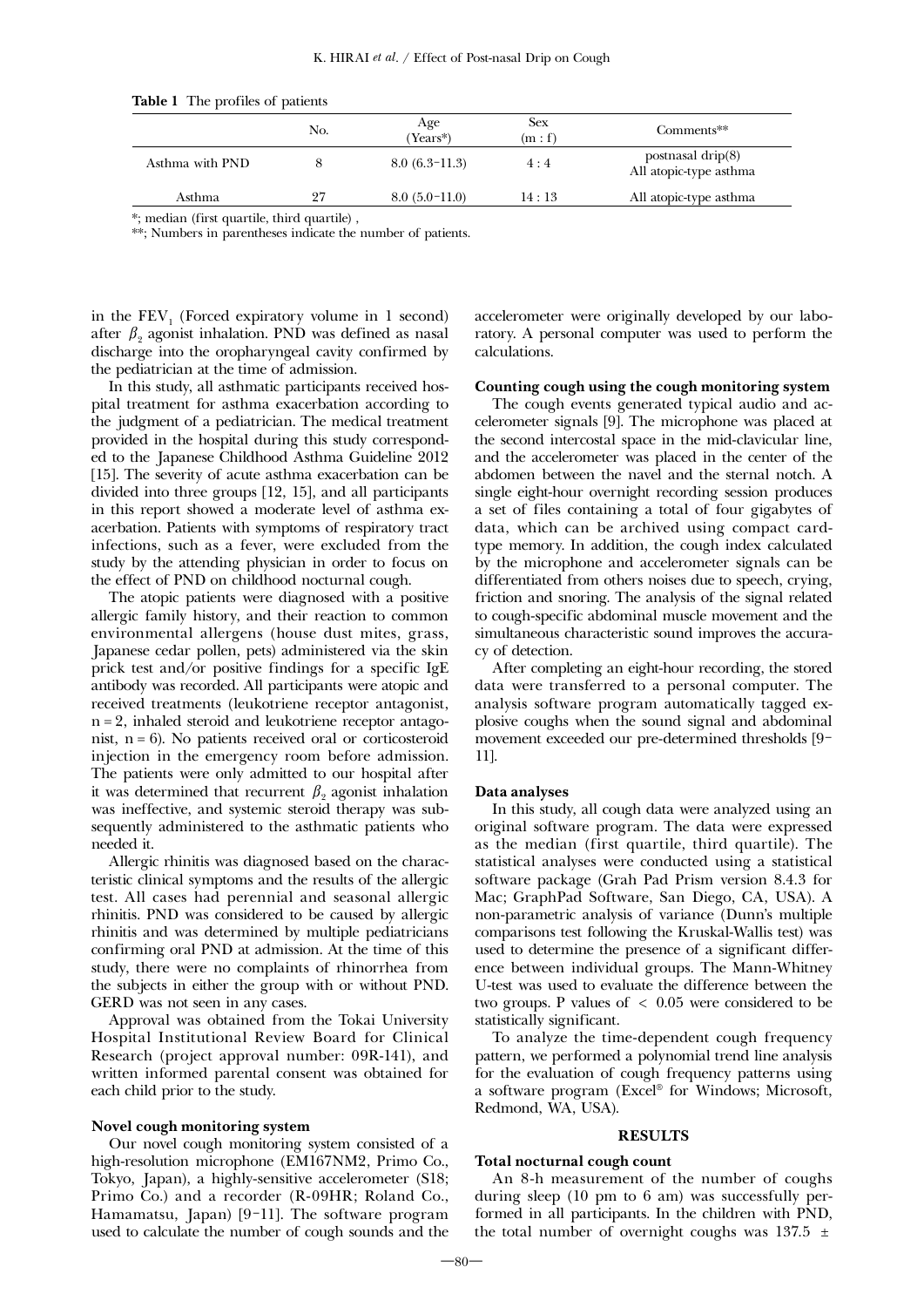

Fig. 1 The cough frequency in asthmatic children with and without PND



Fig. 2 The overnight cough pattern in asthmatic children with and without PND

36.2. This result was significantly higher than that of children without PND (99.8  $\pm$  47.2/night) (p < 0.05) (Fig. 1).

## Overnight pattern of cough frequency

For the evaluation of time-dependent cough patterns, the number of coughs every 30 minutes was calculated and shown in the figure (Fig. 2). A visual evaluation showed that the patients with PND coughed more frequently at all times than the patients without PND. In contrast, the pattern of nighttime cough in children with PND was similar to that in children without PND.

An analysis of the cough frequency patterns showed four 2-h sections of cough count numbers per person (1, just after falling asleep; 2, midnight; 3, before daylight; and 4, just before waking up) (Fig. 3a). The number of coughs per section in each case is compared as a percentage of the number of coughs per night in each case. In the patients with PND, the median of rates of coughing overnight in sections 1, 2, 3 and 4 were 32.8%, 12.7%, 13.8% and 34.2%, respec-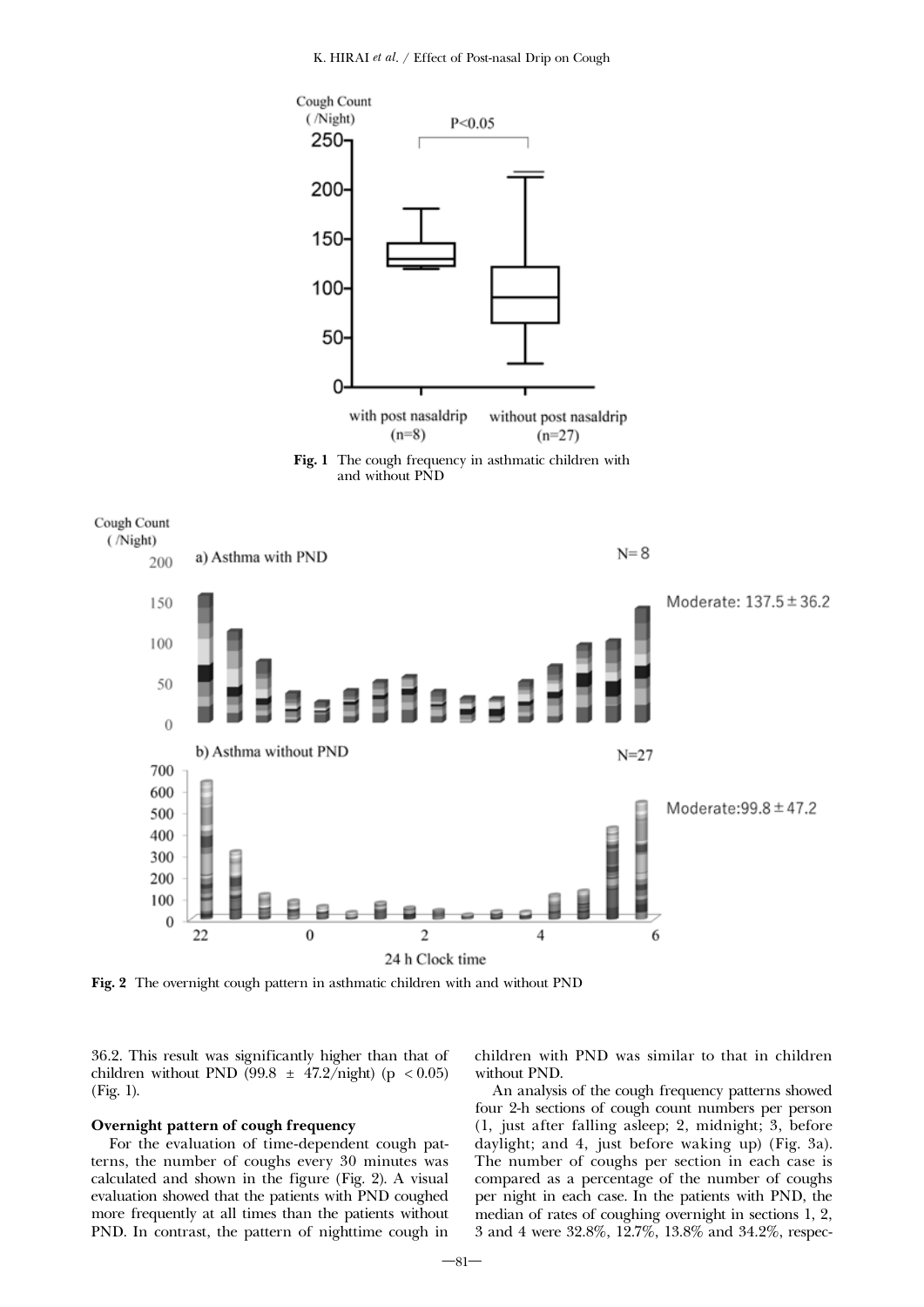

Fig. 3 The time-dependent cough frequency in asthmatic children with and without PND

tively. In the patients without PND, the median of rate of coughing overnight in sections 1, 2, 3 and 4 were 43.2%, 8.0%, 5.4% and 43.5%, respectively (Fig. 3b). Both with and without PND, the number of coughs in sections 1 and 4 was higher than the number of coughs in sections 2 and 3 and showed similar patterns  $(p < 0.001$  and  $p < 0.001$  respectively).

## **DISCUSSION**

The prevalence of allergic rhinitis in children is reportedly 40% [16]. The problems of allergic rhinitis in children is that the number of patients has increased in recent years, and that it gradually develops even in younger children. Therefore, in the field of chronic cough, the number of patients with chronic cough associated with allergic rhinitis is considered to be increasing in both adults as well as children.

Allergic rhinitis is characterized by a significant amount of nasal discharge. As infants and children have an immature immune function, they often suffer from infectious sinusitis [16], resulting in an observation of viscous, white- or green-colored nasal discharge. Therefore, in children, not only inflammation of the airway mucosa but also direct cough-receptor stimulation of PND is presumed to underlie cough caused by allergic rhinitis.

However, there are many unclear points regarding the relationship between PND and cough onset. For this reason, we selected asthmatic children with PND thought to be caused by allergic rhinitis. The characteristics of their cough were evaluated using an original cough monitor [9], and we compared the data with same-age asthmatic patients without PND.

It is interesting that the frequency of overnight cough was significantly increased in the subjects with PND. This suggests that PND may directly stimulate cough receptors in the larynx and trachea to induce coughing [17]. However, in 2006, the evidence-based clinical practice guidelines from the American Thoracic Medical Association (ACCP) stated that PND caused by various diseases was unlikely to directly cause coughing [7]. The mechanism by which PND induces cough is unclear, as is whether or not inflammation of the upper respiratory tract directly stimulates cough receptors and whether or not PND causes cough independently. Thus, the previously used term PND syndrome (PNDS) is considered inappropriate [18].

For these reasons, in recent years, the term UACS has been proposed from a broader perspective [5]. All of our subjects have allergic rhinitis, and it seems that they can be diagnosed with UACS [19]. The mechanism underlying the onset of cough caused by PND have been fervently discussed. PND including pathogens can reportedly flow downstream and cause acute or chronic laryngitis or bronchitis, resulting in cough, and secretions can directly stimulate cough receptors in the larynx [7, 20]. Nakajima *et al.* reported that cough was significantly prolonged in subjects with allergic rhinitis and subjects with PND in their study of adult cough variant asthma and cough-predominant asthma [21]. Although the mechanism is not the same as in adult patients, aspiration of secretions from the mucosa can be a considerable coughing stimulus for children.

Regarding the pattern of overnight cough, it has been shown that even asthmatic children with PND have a characteristic U-shaped pattern in which coughing occurs frequently just after falling asleep and just before waking up, similar to the pattern in asthmatic children without PND. We used a cough monitor to study overnight cough in children with respiratory illness using a cough monitor [9]. In children with acute bronchitis and acute pneumonia, there was no significant occurrence of cough during sleep [10]. Patients with acute bronchiolitis also had higher cough numbers than those with asthma; however, no clear time-dependent cough pattern was found [11]. Whooping cough and psychogenic cough have an original cough pattern that is clearly different from the above-mentioned diseases [22, 23].

Since all subjects in this report had allergic rhinitis and atopic asthma, it is possible that type 2 allergic inflammation from the upper to the lower respiratory tract is involved in the establishment of the cough pat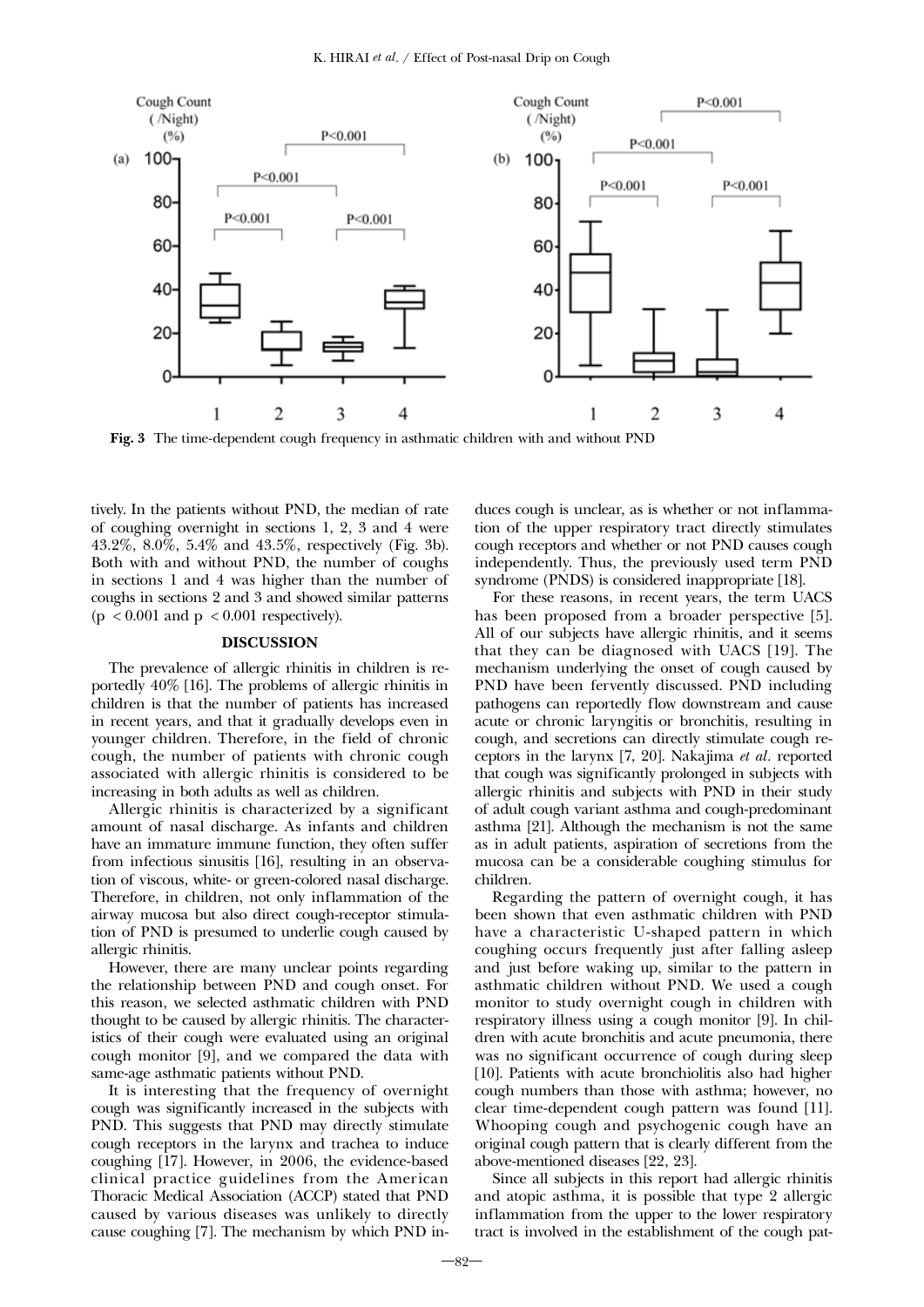tern [24]. Although there are few reports in this field, it has been pointed out that the increase in TRPV1 associated with sensory nerves is the cause of UACS in children [25]. It is interesting that the increase in TRPV1 is influenced by the history of asthma and the increase of mucosal secretion. These results may be associated with the generation of a cough pattern specific to atopic asthma with allergic rhinitis, as we showed here. In this respect, in non-allergic rhinitis/sinusitis, the inflammation is limited to the upper airway, and the overnight pattern may differ from that of atopic asthma [26]. We plan to compare the overnight cough pattern of UACS with that of allergic rhinitis/sinusitis in a future study.

This study is limited by the number of cases being too small. Even when children were hospitalized, it was not easy to collect data with a cough monitor all night. Furthermore, as we wanted to select and compare typical UACS, strict criteria for children had to be set. In addition, the fact that an examination by an otolaryngologist expert was not conducted this time and the lack of consideration of the association between PND and upper airway infection also left ambiguity in the assessment. In addition, this study was limited to cases requiring hospitalization and compared with a group matched for age and severity of asthma exacerbation. However, it is important to investigate the effect of asthma symptoms on the development of cough. In the future, we would like to study the asthmatic children with PND and without PND during the stable state of asthma for comparison.

Even now, there are only a few reports of UACS in the pediatric field, and there has been no objective study of cough in UACS. Thus, it was difficult to compare our results with previous reports. According to a study of chronic cough associated with hyper cough syndrome [27], which is strongly associated with the nervous system, the Arnold nerve reflex is associated with protracted cough in adults; however, its effect is not seen in children [28]. Thus, the mechanism of cough onset may differ between adults and children as well as between younger and older children [29]. We therefore intend to increase the number of cases and perform a stratified analysis by age in a future study.

In the present study, using a cough monitor, the characteristics of cough during acute exacerbation of children with atopic asthma and allergic rhinitis with PND were compared with those without PND. It was found that the total number of coughs was significantly higher in the subjects with PND, while the overnight cough pattern was not markedly different between those with and without PND.

In the subjects with PND, the possibility was suggested that the presence of upper airway secretions and allergic inflammation in the airway mucosa may give rise to frequent coughing and specific patterns. An objective evaluation of cough using a cough monitor will continue to be useful for the phenotypic classification of chronic cough and determination of therapeutic effect.

#### ACKNOWLEDGMENTS

We would like to thank Japan Medical Communication (http://www.japan-mc.co.jp) for the English language editing.

# CONFLICT OF INTEREST

none.

#### **REFERENCES**

- 1) Chang AB, Oppenheimer JJ, Irwin RS. CHEST Expert Cough Panel. Managing chronic cough as a symptom in children and management algorithms: CHEST Guideline and Expert Panel Report. Chest. 2020; 158(1): 303-329.
- 2) Kantar A, Seminara M. Why chronic cough in children is different. *Pulm Pharmacol Ther*. 2019; 56: 51-55.
- 3) Yasuda K. Upper airway cough syndrome may be the main cause of chronic cough in Japan: a cohort study. *Fam Pract*. 2021; 38(6): 751-757.
- 4) Chen X, Peng WS, Wang L. Etiology analysis of nonspecific chronic cough in children of 5 years and younger. *Medicine (Baltimore)*. 2019; 98(3): e13910.
- 5) Asilsoy S , Bayram E , Agin H, Apa H, Can D, Gulle S, *et al.* Evaluation of chronic cough in children. *Chest*, 2008; 134(6): 1122-1128.
- 6) de Benedictis FM, Carloni I, Comberiati P, Shields MD, Bush A, Chang AB. Wet cough and nasal symptoms in children: Can we do better? *Front Pediatr*. 2019; 7: 459.
- 7) Pratter MR. Chronic upper airway cough syndrome secondary to rhinosinus diseases (previously referred to as postnasal drip syndrome): ACCP evidence-based clinical practice guidelines. *Chest*. 2006; 129(1 Suppl): 63S-71S.
- 8) Dąbrowska M, Arcimowicz M, Grabczak EM, Truba O, Rybka A, Białek-Gosk K, *et al.* Chronic cough related to the upper airway cough syndrome: one entity but not always the same. *Eur Arch Otorhinolaryngol*. 2020; 277(10): 2753-2759.
- 9) Hirai K, Tabata H, Hirayama M, Kobayashi T, Oh Y, Mochizuki H. A new method for objectively evaluating childhood nocturnal cough. *Pediatr Pulmonol*. 2015; 50: 460-8.
- 10) Hirai K, Enseki M, Tabata H, Nukaga M, Matsuda S, Kato M, *et al.* Objective measurement of frequency and pattern of nocturnal cough in children with asthma exacerbation. *Ann Allergy Asthma Immunol*. 2016; 117: 169-74.
- 11) Hirai K, Nukaga M, Tabata H, Enseki M, Furuya H, Niimura F, *et al.* Objective measurement of nocturnal cough in infants with acute bronchiolitis. *Respir Investig.* 2019; 57(6): 605-610.
- 12) GINA Report, Global Strategy for Asthma Management and prevention. Available at: http://www.ginasthma.org. Upload April, 2015: 4-23.
- 13) Takishima T, Hida W, Sasaki H, Suzuki S, Sasaki T. Directwriting recorder of the dose-response curves of the airway to methacholine. Clinical application. Chest. 1981; 80: 600-6.
- 14) Mochizuki H, Shigeta M, Tokuyama K, Morikawa A. Difference in airway reactivity in children with atopic vs nonatopic asthma. *Chest*. 1999; 116: 619-24.
- 15) Japanese Society of Pediatric Allergy and Clinical Immunology. Guidelines for the Treatment and Management of Pediatric Bronchial Asthma 2012 (Japanese). Tokyo: Kyowa Kikaku, 2011: 12-28.
- 16) Varricchio A, La Mantia I, Brunese FP, Ciprandi G. Inflammation, infection, and allergy of upper airways: new insights from national and real-world studies. *Ital J Pediatr*. 2020; 46(1): 18.
- 17) Irwin RS, Rosen MJ, Braman SS. Cough. A comprehensive review. Arch Intern Med. 1977 Sep; 137(9): 1186-91.
- 18) Kemp A. Does post-nasal drip cause cough in childhood? *Paediatr Respir Rev*. 2006; 7(1): 31-5.
- 19) Gao F, Gu QL, Jiang ZD. Upper airway cough syndrome in 103 children. *Chin Med J*. 2019; 132(6): 653-658.
- 20) Tomita K, Ikeuchi T, Touge H, Nakamura Y, Yamamoto Y, Takeuchi H, *et al.* Characteristic appearance of the oropharynx in patients with postnasal drip (PND)-induced cough. *Clin Respir J*. 2021; 15(5): 568-573.
- 21) Nakajima T, Nagano T, Nishimura Y. Retrospective study of the effects of post-nasal drip symptoms on cough duration. *In Vivo*. 2021; 35(3): 1799-1803.
- 22) Imai E, Hirai K, Mikami Y, Nukaga M, Enseki M, Tabata H, *et al.* An objective evaluation of nocturnal cough count and cough